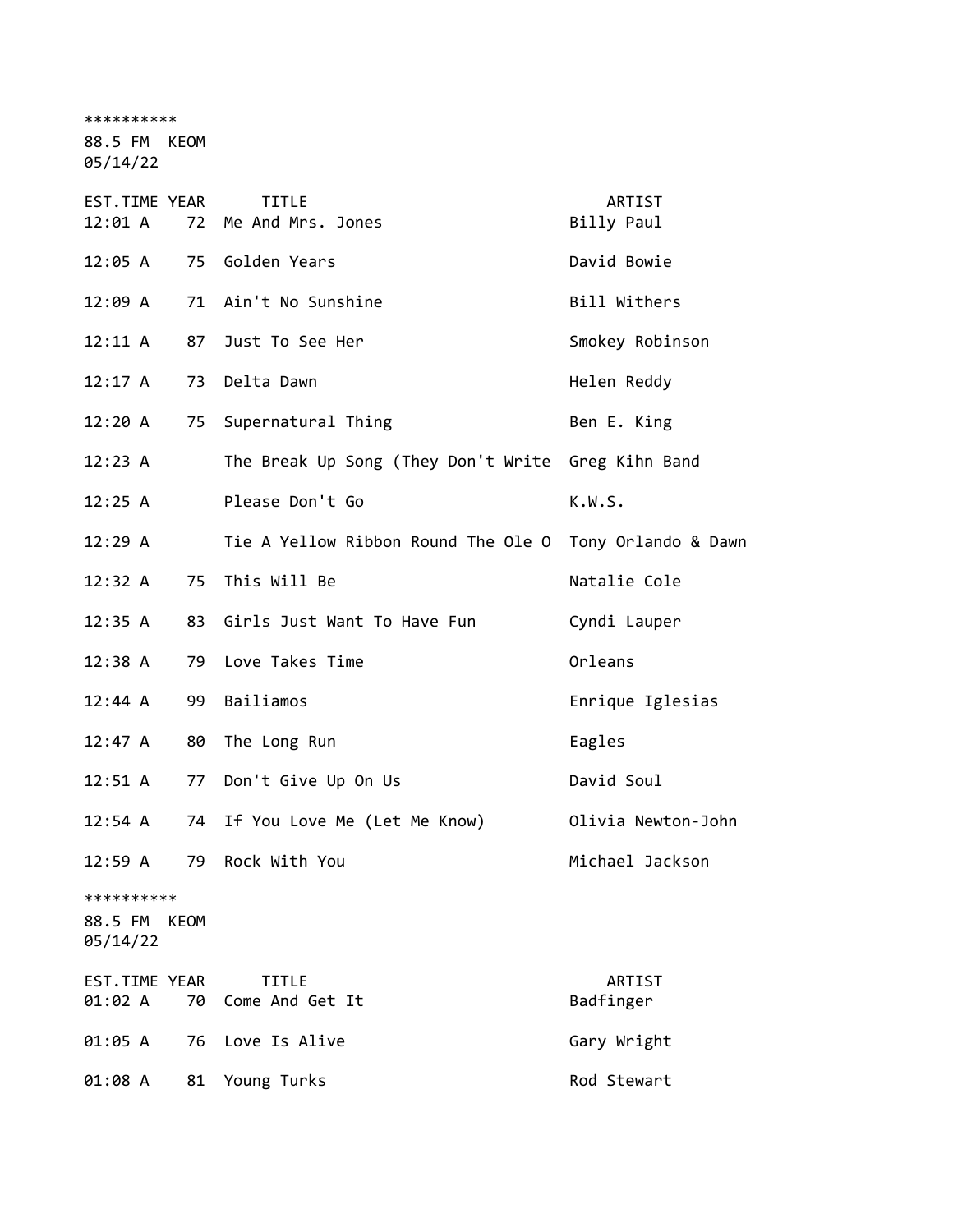| 01:14 A                                |    | 75 Lovin' You                      | Minnie Riperton                 |
|----------------------------------------|----|------------------------------------|---------------------------------|
| 01:17 A                                |    | 79 Tusk                            | Fleetwood Mac                   |
| 01:21 A                                | 87 | Meet Me Half Way                   | Kenny Loggins                   |
| 01:24 A                                |    | 94 When Can I See You              | Babyface                        |
| 01:28A                                 |    | Take Me Home, Country Roads        | John Denver                     |
| 01:31 A                                | 75 | Heat Wave                          | Linda Ronstadt                  |
| 01:34 A                                |    | 82 Don't Talk To Strangers         | Rick Springfield                |
| 01:36 A                                | 76 | Making Our Dreams Come True        | Cyndi Grecco                    |
| 01:40 A                                | 90 | How Can We Be Lovers               | Michael Bolton                  |
| 01:44 A                                | 75 | They Just Can't Stop It The (Games | Spinners                        |
| 01:48 A                                |    | 74 Lonely People                   | America                         |
| 01:50 A                                |    | 71 Never Been To Spain             | Three Dog Night                 |
| 01:54 A                                |    | The One I Love                     | R.E.M.                          |
| 01:58 A                                |    | Hangin' Tough                      | New Kids On The Block           |
| **********<br>88.5 FM KEOM<br>05/14/22 |    |                                    |                                 |
| EST.TIME YEAR<br>02:01 A               | 72 | <b>TITLE</b><br>Honky Cat          | ARTIST<br>Elton John            |
| 02:07 A                                | 75 | How Long                           | Ace                             |
| 02:10 A                                | 81 | Yesterday's Songs                  | Neil Diamond                    |
| 02:12 A                                | 84 | The Old Man Down The Road          | John Fogerty                    |
| 02:17 A                                | 80 | The Wanderer                       | Donna Summer                    |
| 02:20 A                                |    | You Mean The World To Me           | Toni Braxton                    |
| 02:24 A                                | 75 | Jive Talkin'                       | Bee Gees                        |
| 02:27 A<br>Corp                        |    | Baby Face                          | Wing And A Prayer Fife And Drum |
| 02:30 A                                | 78 | Baker Streeet                      | Gerry Rafferty                  |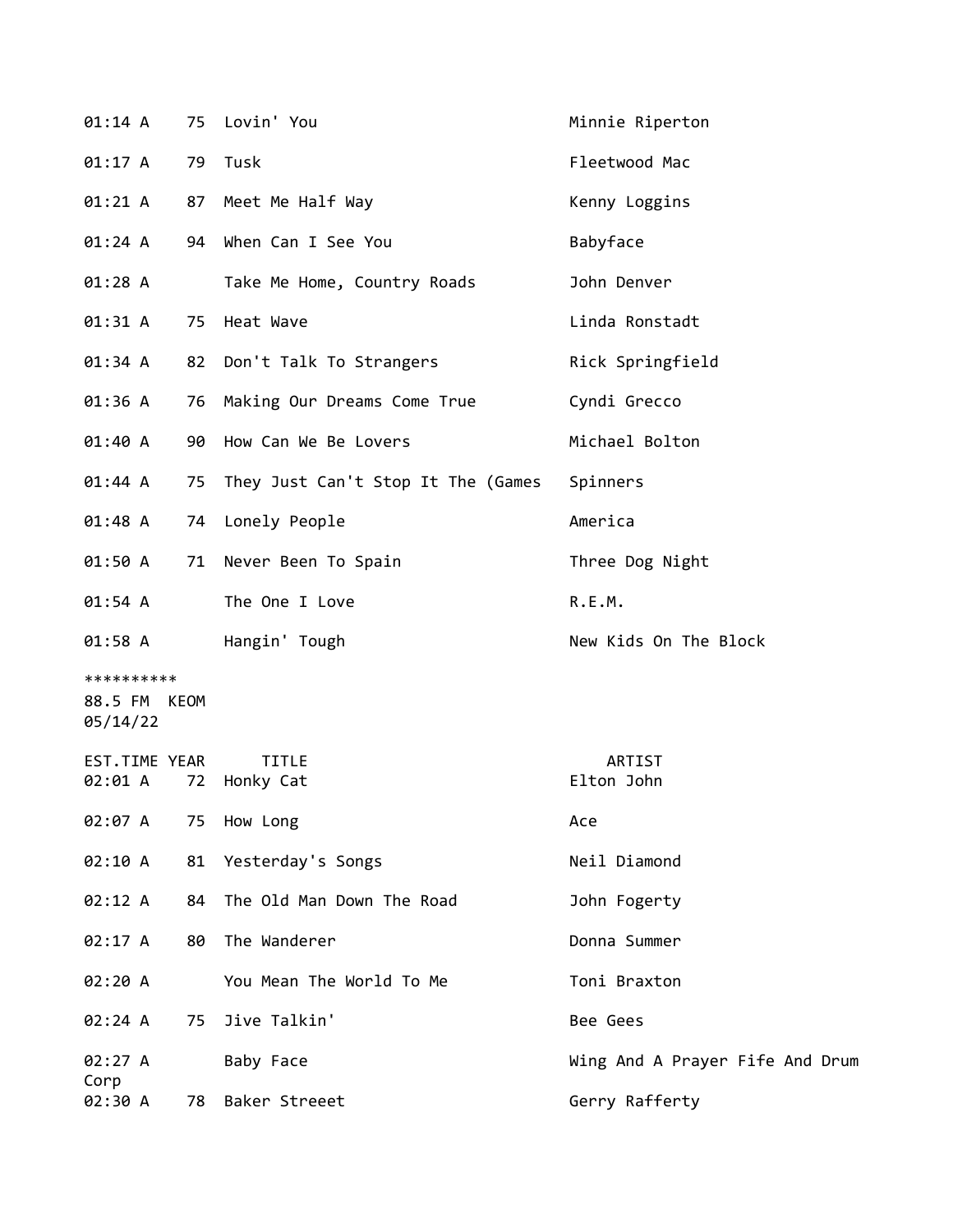| 02:35 A                                |    | 72 Do It Again                            | Steely Dan          |
|----------------------------------------|----|-------------------------------------------|---------------------|
| 02:39 A                                | 89 | Wind Beneath My Wings                     | Bette Midler        |
| 02:45 A                                |    | 90 Black Velvet                           | Alannah Myles       |
| 02:49 A                                | 75 | Old Days                                  | Chicago             |
| 02:53 A                                |    | 74 I'm Not In Love                        | <b>10CC</b>         |
| 02:56 A                                |    | 75 Poetry Man                             | Phoebe Snow         |
| **********<br>88.5 FM KEOM<br>05/14/22 |    |                                           |                     |
| EST.TIME YEAR<br>03:01 A               |    | <b>TITLE</b><br>74 Tell Me Something Good | ARTIST<br>Rufus     |
| 03:04 A                                | 71 | Whatcha' See Is Whatcha' Get              | Dramatics           |
| 03:08 A                                | 73 | Top Of The World                          | Carpenters          |
| 03:11 A                                |    | Shake Your Love                           | Debbie Gibson       |
| 03:16 A                                |    | 74 The Loco-Motion                        | Grand Funk Railroad |
| 03:18 A                                |    | 72 Burning Love                           | Elvis Presley       |
| 03:21 A                                | 80 | Misunderstanding                          | Genesis             |
| 03:24 A                                |    | For You I Will                            | Monica              |
| 03:28 A                                | 76 | Love Hangover                             | Diana Ross          |
| 03:32 A                                |    | 77 Brick House                            | Commodores          |
| 03:35 A                                | 83 | Say It Isn't So                           | Hall & Oates        |
| 03:39 A                                | 73 | Photograph                                | Ringo Starr         |
| 03:45 A                                | 99 | I Knew I Loved You                        | Savage Garden       |
| 03:48 A                                | 76 | Rock And Roll Music                       | Beach Boys          |
| 03:51 A                                | 75 | He Don't Love You (Like I Love You)       | Tony Orlando & Dawn |
| 03:54 A                                |    | 71 If                                     | <b>Bread</b>        |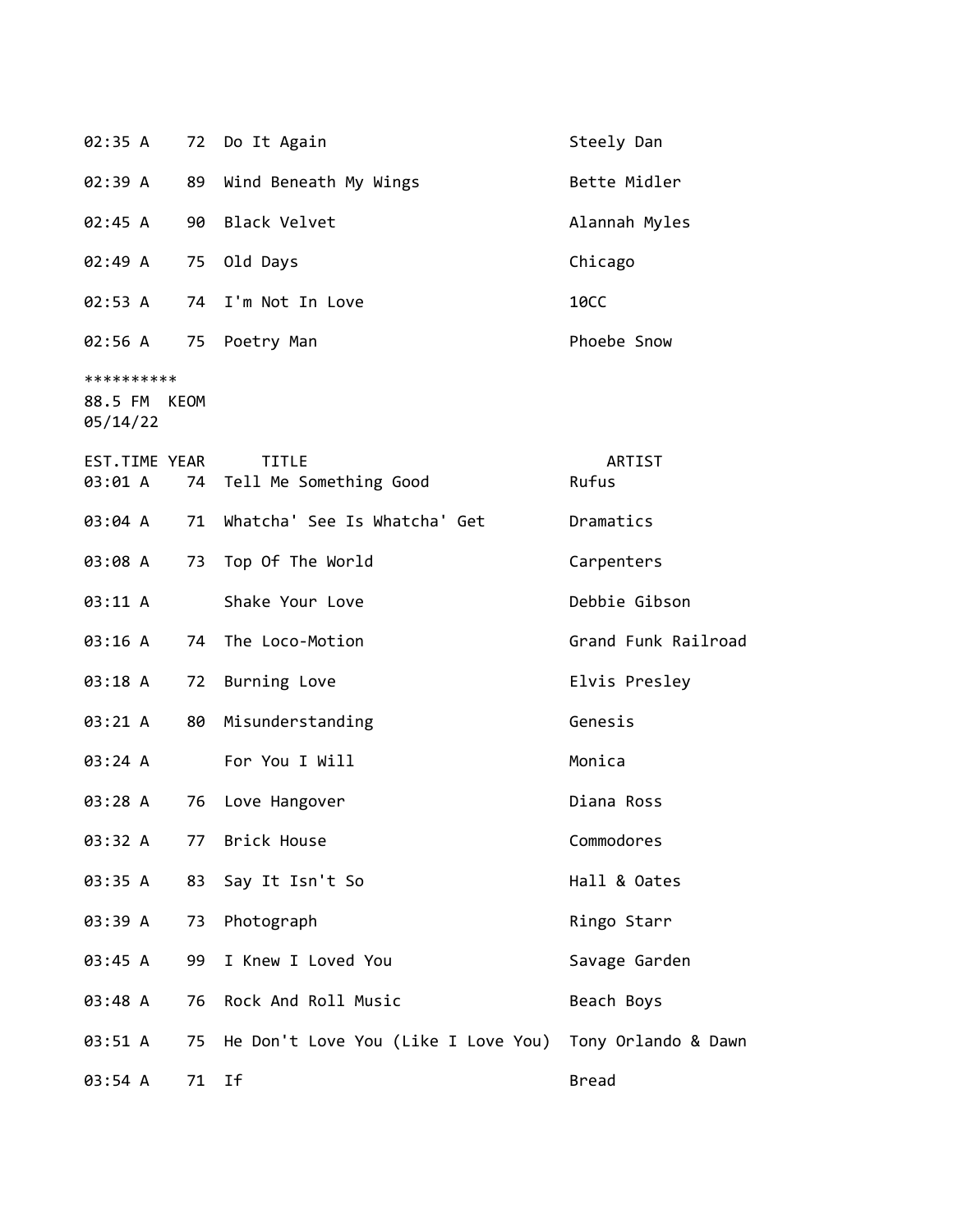| 03:58 A                  |    | I'm Still In Love With You                     | Al Green                         |
|--------------------------|----|------------------------------------------------|----------------------------------|
| **********               |    |                                                |                                  |
| 88.5 FM KEOM<br>05/14/22 |    |                                                |                                  |
| EST.TIME YEAR<br>04:01 A | 78 | <b>TITLE</b><br>Jack And Jill                  | ARTIST<br>Raydio                 |
| 04:04 A                  | 72 | I'll Take You There                            | Staple Singers                   |
| 04:07 A                  |    | 88 Circle In The Sand                          | Belinda Carlisle                 |
| 04:11 A                  |    | 75 I'm On Fire                                 | Dwight Twilley Band              |
| 04:16 A                  |    | 75 Please Mr. Please                           | Olivia Newton-John               |
| 04:19 A                  |    | We Are The Champions                           | Queen                            |
| 04:22 A                  |    | Play The Game Tonight                          | Kansas                           |
| 04:25 A                  |    | That's What Love Can Do                        | Boy Krazy                        |
| 04:28 A                  |    | 78 Too Much, Too Little, Too Late              | Johnny Mathis & Deneice Williams |
| 04:31 A                  | 71 | Got To Be There                                | Michael Jackson                  |
| 04:34 A                  | 87 | Who's That Girl                                | Madonna                          |
| 04:38 A                  |    | 73 Yes We Can Can                              | Pointer Sisters                  |
| 04:43 A                  |    | She's All I Ever Had                           | Ricky Martin                     |
| 04:48 A                  | 74 | The Air That I Breathe                         | Hollies                          |
| 04:51 A                  |    | 74 Black Water                                 | Doobie Brothers                  |
| 04:55 A                  |    | 76 Say You Love Me                             | Fleetwood Mac                    |
| **********               |    |                                                |                                  |
| 88.5 FM KEOM<br>05/14/22 |    |                                                |                                  |
| EST.TIME YEAR<br>05:00 A |    | <b>TITLE</b><br>75 Thank God I'm A Country Boy | ARTIST<br>John Denver            |
| 05:03 A                  |    | Love Me For A Reason                           | Osmonds                          |
| 05:07 A                  | 79 | Sad Eyes                                       | Robert John                      |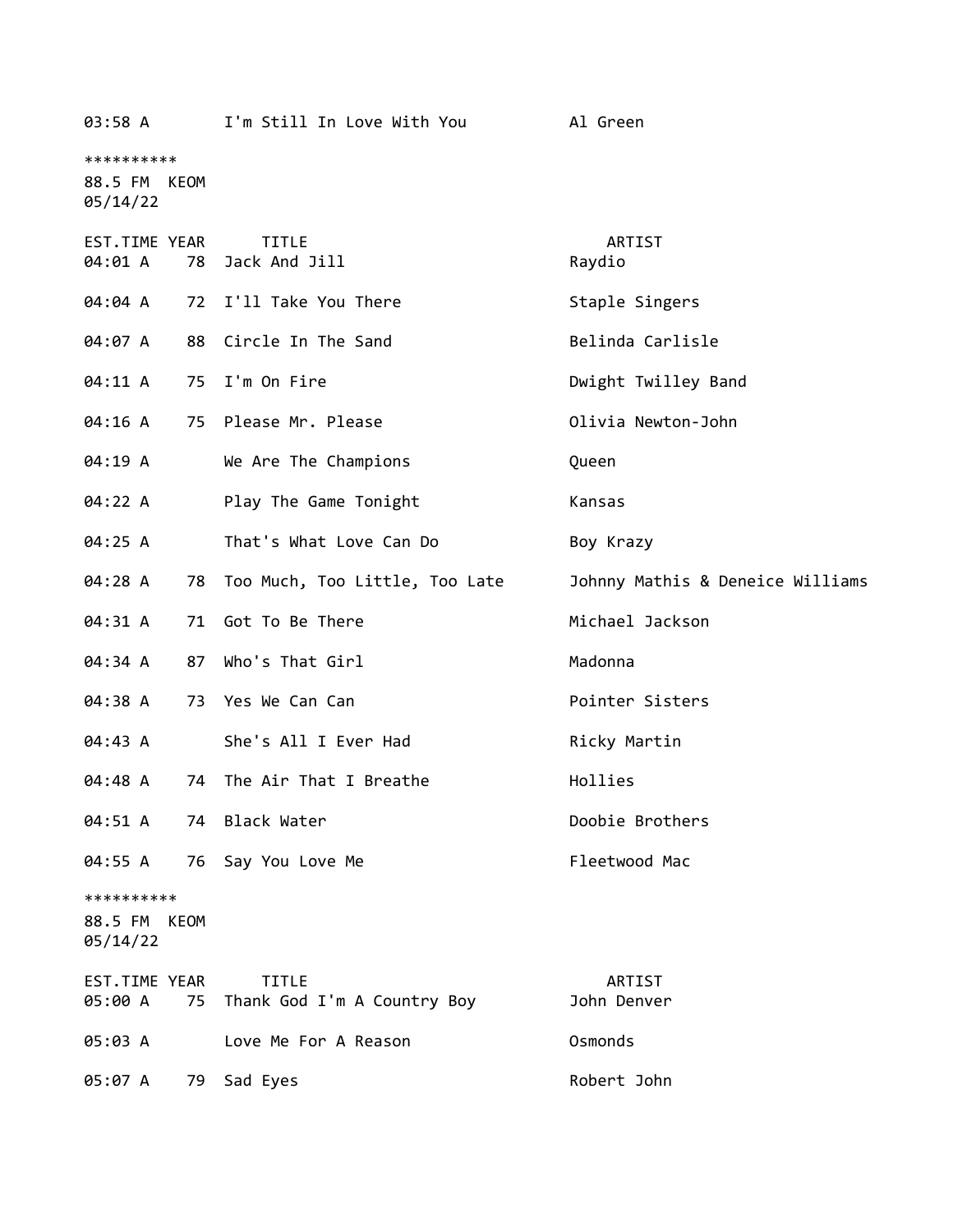| 05:11 A                                |    | Who Found Who                                                    | Jellybean             |
|----------------------------------------|----|------------------------------------------------------------------|-----------------------|
| 05:17 A                                |    | What A Girl Wants                                                | Christina Aguilera    |
| 05:20 A                                |    | 73 Right Place, Wrong Time                                       | Dr. John              |
| 05:23 A                                |    | 83 Poison Arrows                                                 | ABC                   |
| 05:27 A                                |    | 78 Hot Blooded                                                   | Foreigner             |
| 05:30 A                                |    | 77 How Deep Is Your Love?                                        | Bee Gees              |
| 05:33 A                                |    | When I Look Into Your Eyes                                       | Firehouse             |
| 05:37 A                                |    | 86 Walk Like An Egyptian                                         | Bangles               |
| 05:41 A                                |    | 70 Out In The Country                                            | Three Dog Night       |
| 05:45 A                                |    | (Can't Live Without Your) Love And                               | Nelson                |
| 05:49 A                                | 72 | I Need You                                                       | America               |
| 05:52 A                                |    | 71 Me And Bobby McGee                                            | Janis Joplin          |
| 05:58 A                                |    | 77 Don't It Make My Brown Eyes Blue                              | Crystal Gayle         |
| **********<br>88.5 FM KEOM<br>05/14/22 |    |                                                                  |                       |
| EST.TIME YEAR<br>06:00 A               |    |                                                                  |                       |
|                                        |    | <b>TITLE</b><br>71 Draggin' The Line                             | ARTIST<br>Tommy James |
| 06:03 A                                | 79 | No More Tears (Enough Is Enough) Barbra Streisand & Donna Summer |                       |
| 06:08 A                                | 80 | I Can't Tell You Why                                             | Eagles                |
| 06:12 A                                | 76 | This One's For You                                               | Barry Manilow         |
| 06:17 A                                |    | 73 You Are The Sunshine Of My Life                               | Stevie Wonder         |
| 06:20 A                                |    | 71 Beginnings (Short Version)                                    | Chicago               |
| 06:22 A                                |    | Early In The Morning                                             | Gap Band              |
| 06:26 A                                |    | I Wonder Why                                                     | Curtis Stigers        |
| 06:30 A                                | 72 | Nights In White Satin                                            | Moody Blues           |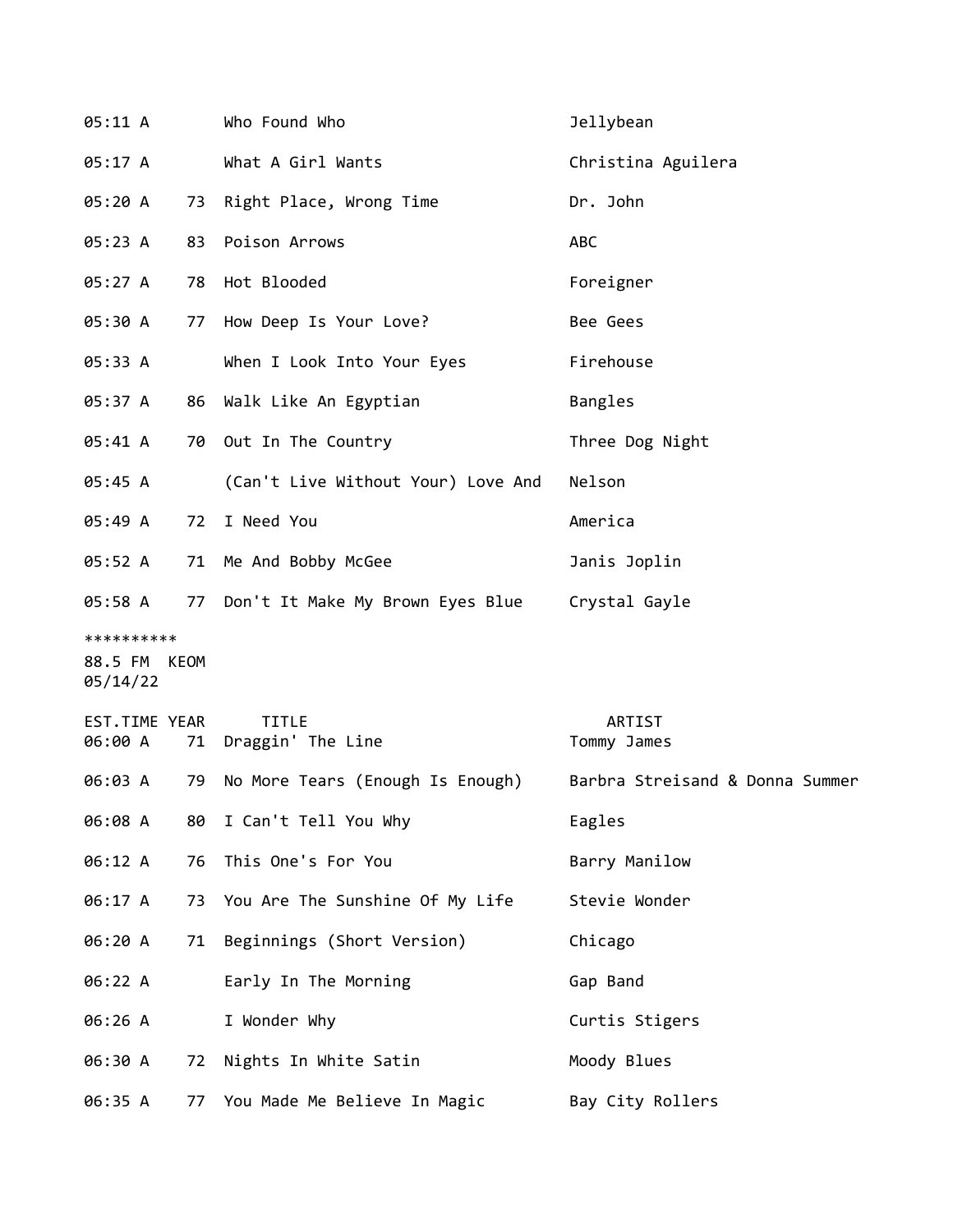| 06:37 A                                |      | 81 Being With You                             | Smokey Robinson             |
|----------------------------------------|------|-----------------------------------------------|-----------------------------|
| 06:41 A                                | 78   | Running On Empty                              | Jackson Browne              |
| 06:48 A                                | 91   | Right Here, Right Now                         | Jesus Jones                 |
| 06:51 A                                | 73   | I Got A Name                                  | Jim Croce                   |
| 06:54 A                                | 76   | Theme From "Mahogany" (Do You Know Diana Ross |                             |
| **********<br>88.5 FM KEOM<br>05/14/22 |      |                                               |                             |
| EST.TIME YEAR<br>07:00 A               | 73   | <b>TITLE</b><br>Playground In My Mind         | ARTIST<br>Clint Holmes      |
| 07:03 A                                | 77   | It's So Easy                                  | Linda Ronstadt              |
| 07:05 A                                | 89   | If I Could Turn Back Time                     | Cher                        |
| 07:09 A                                | 78   | You Belong To Me                              | Carly Simon                 |
| 07:14 A                                |      | 72 I'd Love You To Want Me                    | Lobo                        |
| 07:18 A                                |      | Name                                          | Goo Goo Dolls               |
| 07:22 A                                | 78   | Got To Be Real                                | Cheryl Lynn                 |
| 07:26A                                 | 85   | I Feel For You                                | Chaka Khan                  |
| 07:34 A                                | 77   | Boogie Nights                                 | Heatwave                    |
| 07:37 A                                | 79   | The Logical Song                              | Supertramp                  |
| 07:41 A                                | 89   | Another Day In Paradise                       | Phil Collins                |
| 07:45 A                                | 71   | Moonshadow                                    | Cat Stevens                 |
| 07:49 A                                | 70   | Turn Back The Hands Of Time                   | Tyrone Davis                |
| 07:52 A                                |      | That Ain't Love                               | REO Speedwagon              |
| 07:56 A                                |      | Crimson & Clover                              | Joan Jett & The Blackhearts |
| 07:59 A                                |      | Cover Girl                                    | New Kids On The Block       |
| **********<br>88.5 FM                  | KEOM |                                               |                             |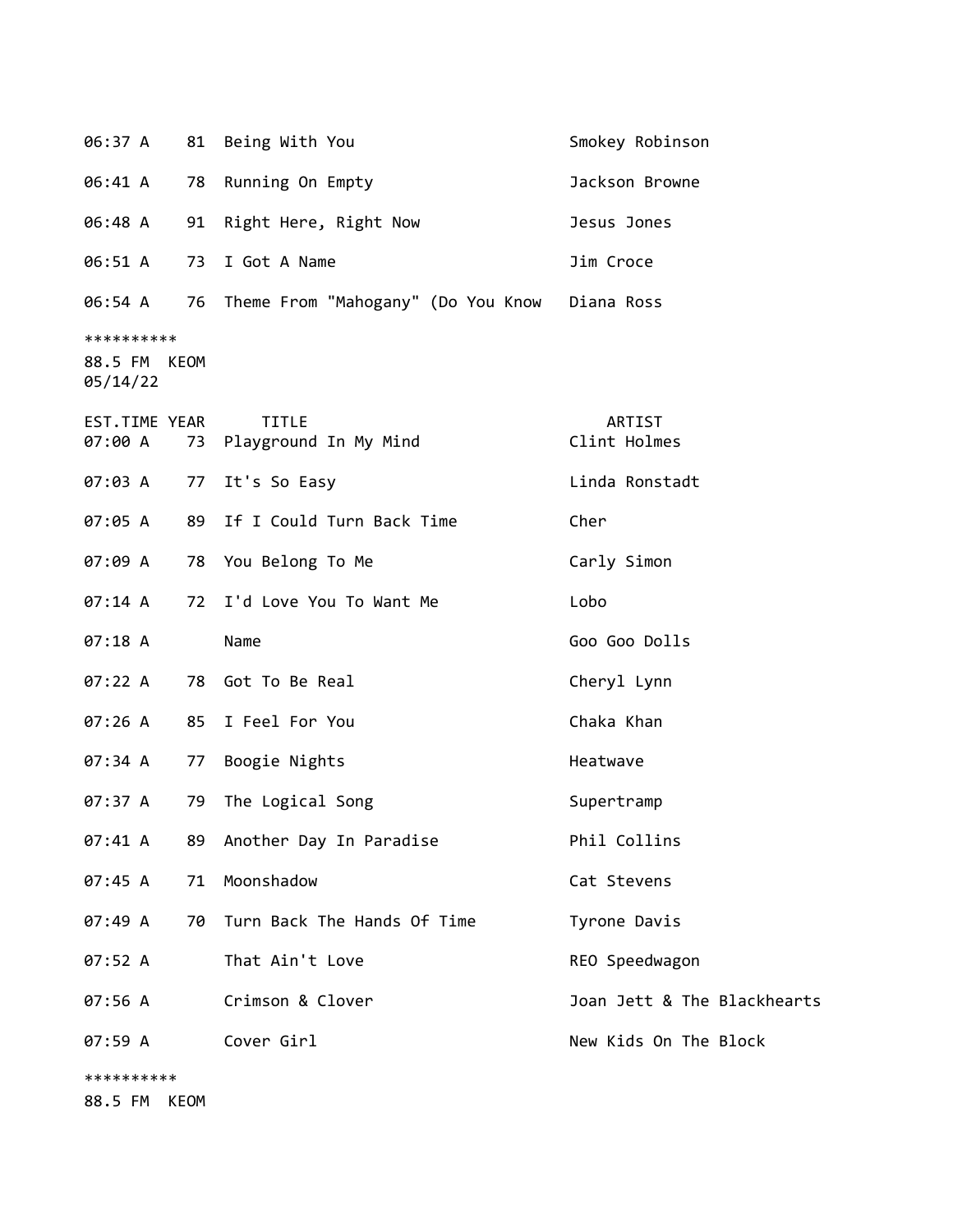05/14/22

| EST.TIME YEAR<br>08:02 A          |      | <b>TITLE</b><br>71 Never Can Say Goodbye       | ARTIST<br>Jackson 5     |
|-----------------------------------|------|------------------------------------------------|-------------------------|
|                                   |      | 08:05 A 75 I'm Sorry                           | John Denver             |
| 08:08 A                           |      | Goin' Down                                     | Greg Guidry             |
| 08:12 A                           |      | 84 Penny Lover                                 | Lionel Richie           |
| 08:19 A                           |      | 87 Didn't We Almost Have It All                | Whitney Houston         |
| 08:23 A                           | 91   | Don't Want To Be A Fool                        | Luther Vandross         |
| 08:29 A                           | 76   | Love Machine                                   | Miracles                |
| 08:32 A                           | 79   | Shake Your Groove Thing                        | Peaches & Herb          |
| 08:35 A                           | 88   | Together Forever                               | Rick Astley             |
| 08:38 A                           |      | I Don't Wanna Go On With You Like T Elton John |                         |
| 08:43 A                           |      | Truly Madly Deeply                             | Savage Garden           |
| 08:47 A                           |      | 75 You Are So Beautiful                        | Joe Cocker              |
| 08:50 A                           | 79   | Too Much Heaven                                | Bee Gees                |
| 08:55 A                           |      | 73 Stuck In The Middle With You                | Stealers Wheel          |
| 08:59 A                           |      | 79 After The Love Has Gone                     | Earth, Wind & Fire      |
| **********<br>88.5 FM<br>05/14/22 | KEOM |                                                |                         |
| EST.TIME YEAR<br>09:03 A          |      | <b>TITLE</b><br>Space Race                     | ARTIST<br>Billy Preston |
| 09:06 A                           |      | 76 Get Up And Boogie                           | Silver Convention       |
| 09:10 A                           | 87   | Hazy Shade Of Winter                           | Bangles                 |
| 09:14 A                           | 72   | The Lion Sleeps Tonight                        | Robert John             |
| 09:17 A                           | 76   | Muskrat Love                                   | Captain & Tennille      |
| 09:20 A                           |      | Take Me To Heart                               | Quarterflash            |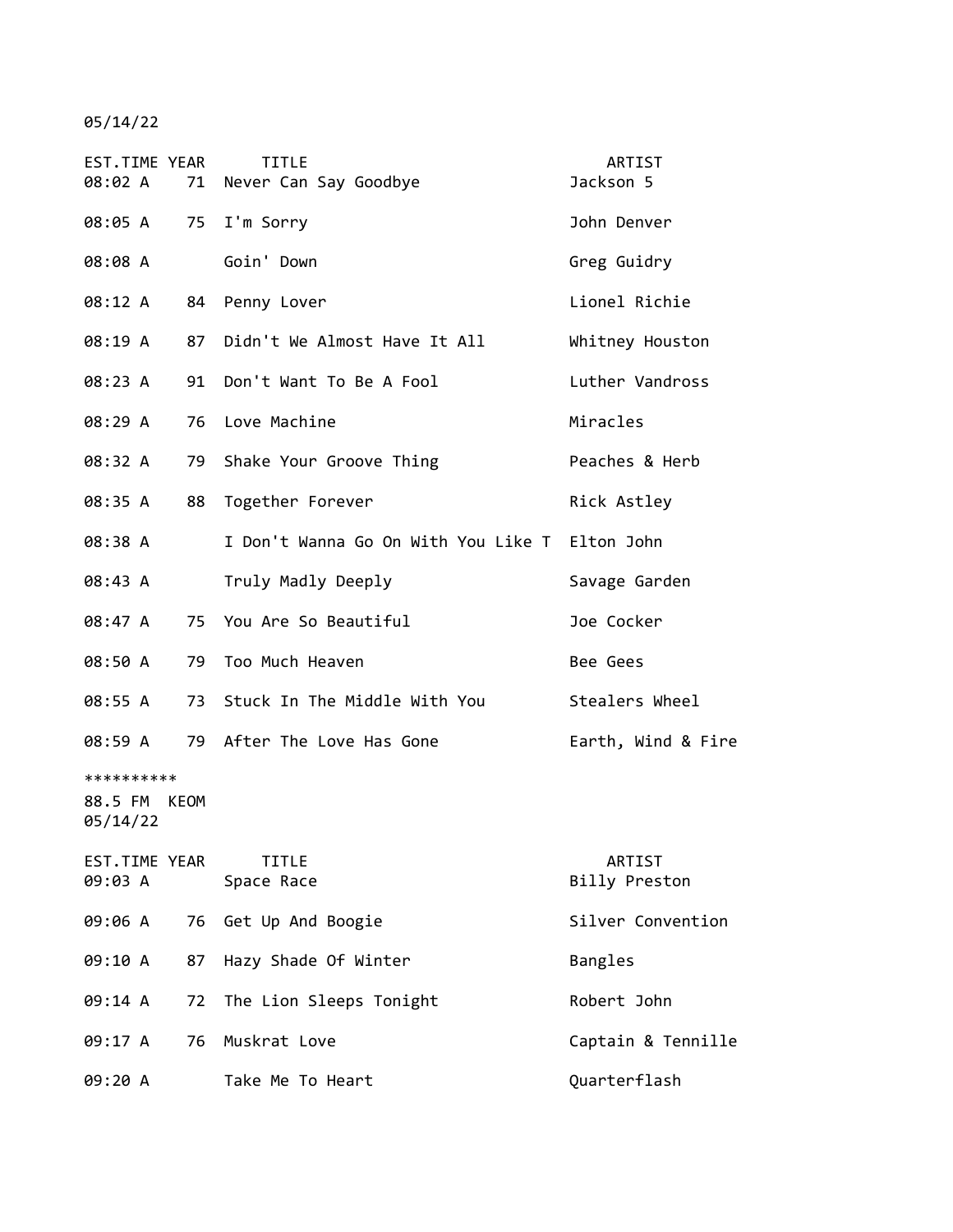| 09:23 A                                |    | Tom's Diner                         | Suzanne Vega                  |
|----------------------------------------|----|-------------------------------------|-------------------------------|
| 09:29 A                                |    | 80 Fool In The Rain                 | Led Zepplin                   |
| 09:31 A                                |    | 74 Best Of My Love                  | Eagles                        |
| 09:36 A                                | 79 | Chuck E.'s In Love                  | Rickie Lee Jones              |
| 09:39 A                                |    | 82 Hard To Say I'm Sorry            | Chicago                       |
| 09:45 A                                |    | 93 Dreamlover                       | Mariah Carey                  |
| 09:49 A                                |    | 71 If You Really Love Me            | Stevie Wonder                 |
| 09:52 A                                |    | 73 Loves Me Like A Rock             | Paul Simon                    |
| **********<br>88.5 FM KEOM<br>05/14/22 |    |                                     |                               |
| EST.TIME YEAR                          |    | <b>TITLE</b>                        | ARTIST                        |
| 10:00 A                                | 75 | Who Loves You                       | 4 Seasons                     |
| 10:04 A                                |    | 70 Black Magic Woman                | Santana                       |
| 10:07 A                                | 71 | Just My Imagination (Running Away W | Temptations                   |
| 10:11 A                                |    | Centipede                           | Rebbie Jackson                |
| 10:17 A<br>Ndegeocello                 |    | Wild Night                          | John Mellencamp & Me'Shell    |
| 10:21 A                                |    | 73 The Love I Lost (Part 1)         | Harold Melvin & The Bluenotes |
| 10:24 A                                | 81 | Working For The Weekend             | Loverboy                      |
| 10:30 A                                |    | Step By Step                        | New Kids On The Block         |
| 10:35 A                                | 74 | I Honestly Love You                 | Olivia Newton-John            |
| 10:38A                                 |    | 94 You Gotta Be                     | Des'ree                       |
| 10:42 A                                |    | You Keep Me Hangin' On              | Kim Wilde                     |
| 10:49A                                 |    | Genie In A Bottle                   | Christina Aguilera            |
| 10:52 A                                | 76 | Love Hurts                          | Nazareth                      |
| **********                             |    |                                     |                               |
| 88.5 FM KEOM<br>05/14/22               |    |                                     |                               |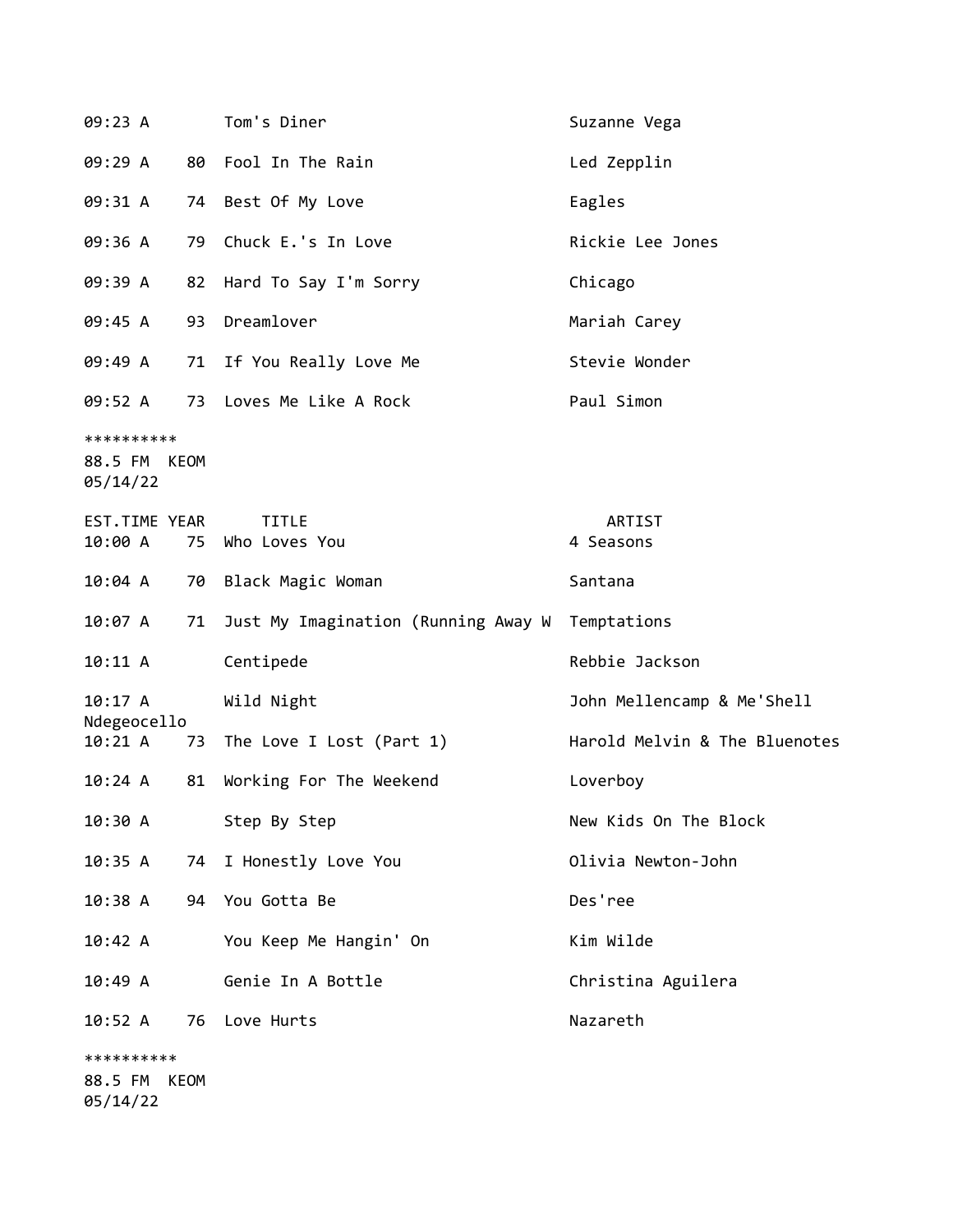| EST.TIME YEAR<br>11:00 A               |    | <b>TITLE</b><br>71 Treat Her Like A Lady            | ARTIST<br>Cornelius Brothers & Sister Rose |
|----------------------------------------|----|-----------------------------------------------------|--------------------------------------------|
| 11:03 A                                |    | 77 Stand Tall                                       | Burton Cummings                            |
| 11:06 A                                |    | 72 Betcha By Golly, Wow                             | Stylistics                                 |
| 11:09 A                                |    | 81 Watching The Wheels                              | John Lennon                                |
| 11:15 A                                |    | 90 High Enough                                      | D. Yankees                                 |
| 11:19A                                 |    | 79 Shake Your Body Down (To The Ground              | Jackson 5                                  |
| 11:23 A                                |    | 84 Solid                                            | Ashford & Simpson                          |
|                                        |    | 11:27 A 79 I Want Your Love                         | Chic                                       |
| 11:33 A                                |    | Black Or White                                      | Michael Jackson                            |
| 11:36 A                                |    | 74 Sunshine On My Shoulders                         | John Denver                                |
| $11:41 \; A$                           |    | 90 Something Happened On The Way To He Phil Collins |                                            |
| 11:49 A                                |    | Total Eclipse Of The Heart                          | Nicki French                               |
|                                        |    | 11:52 A 78 Love Will Find A Way                     | Pablo Cruise                               |
| **********<br>88.5 FM KEOM<br>05/14/22 |    |                                                     |                                            |
| EST.TIME YEAR<br>$12:01$ P             |    | <b>TITLE</b><br>73 Time In A Bottle                 | ARTIST<br>Jim Croce                        |
| 12:03 P                                |    | I Know I'm Losing You                               | Rare Earth                                 |
| 12:07 P                                | 78 | Night Fever                                         | Bee Gees                                   |
| 12:10 P                                |    | High On You                                         | Survivor                                   |
| 12:17 P                                |    | Where Were You When I Was Falling I                 | Lobo                                       |
| 12:20 P                                |    | 76 Sing A Song                                      | Earth, Wind & Fire                         |
| 12:23 P                                | 84 | If She Knew What She Wants                          | Bangles                                    |
| $12:27$ P                              |    | Too Much                                            | Spice Girls                                |
| 12:34 P                                |    | 75 Fame                                             | David Bowie                                |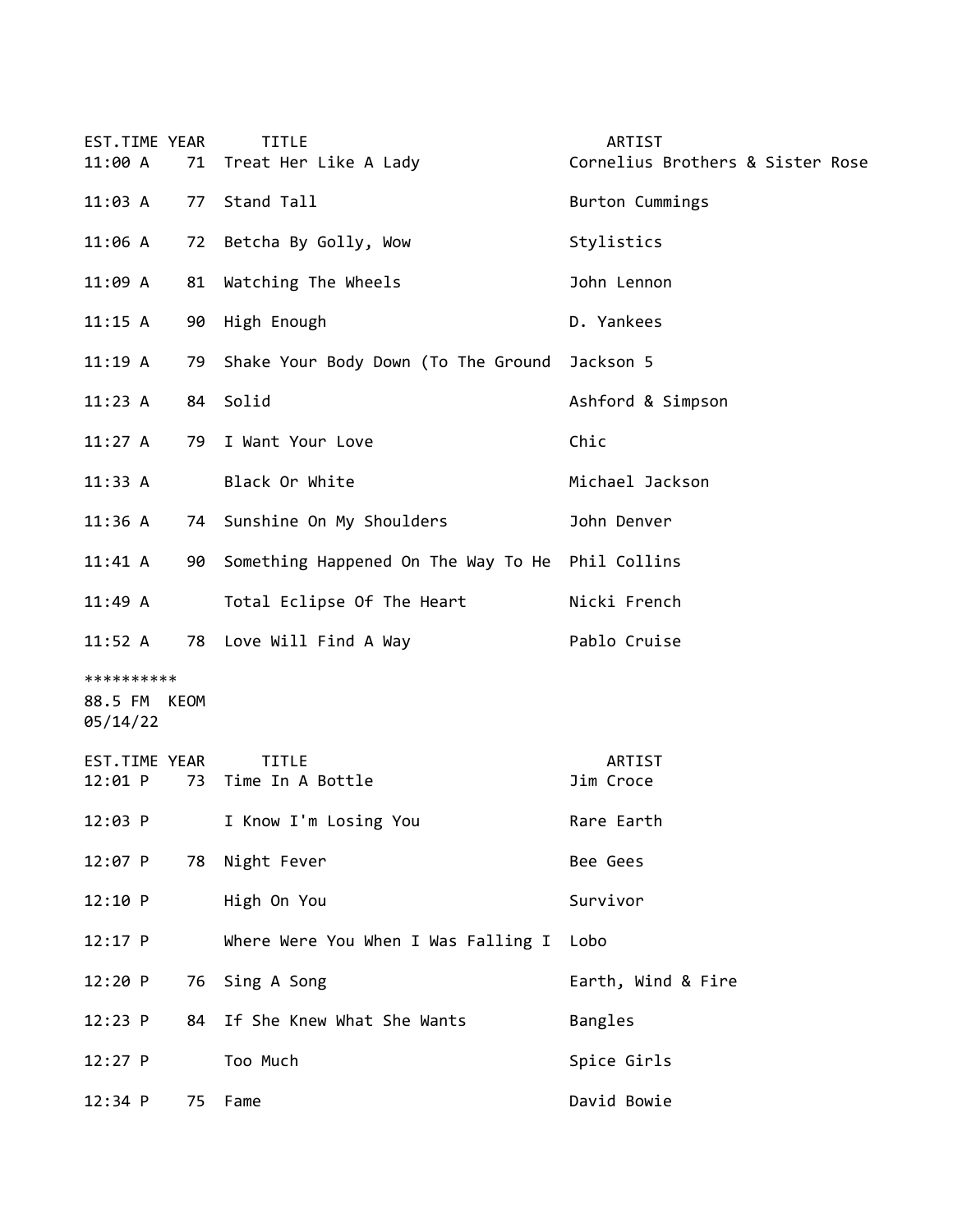| 12:38 P                                |      | 74 Sha-La-La (Make Me Happy)                       | Al Green                  |
|----------------------------------------|------|----------------------------------------------------|---------------------------|
| 12:41 P                                |      | 9 To 5                                             | Dolly Parton              |
| 12:45 P                                |      | 96 Give Me One Reason                              | Tracy Chapman             |
| 12:49 P                                |      | 77 Baby What A Big Surprise                        | Chicago                   |
| 12:52 P                                | 76   | New Kid In Town                                    | Eagles                    |
| 12:58 P                                |      | 79 Sail On                                         | Commodores                |
| **********<br>88.5 FM KEOM<br>05/14/22 |      |                                                    |                           |
| EST.TIME YEAR<br>01:02 P               |      | <b>TITLE</b><br>82 Get Down On It                  | ARTIST<br>Kool & The Gang |
| 01:05 P                                |      | 74 Don't Let The Sun Go Down On Me                 | Elton John                |
| $01:11$ P                              |      | She's So High                                      | Tai Bachman               |
| $01:17$ P                              | 84   | Jump                                               | Pointer Sisters           |
| 01:21 P                                | 72   | It Never Rains In Southern Californ Albert Hammond |                           |
| 01:24 P                                |      | 75 At Seventeen                                    | Janis Ian                 |
| 01:28 P                                | 81   | I Don't Need You                                   | Kenny Rogers              |
| 01:32 P                                |      | 78 Love Is Like Oxygen                             | Sweet                     |
| 01:35 P                                |      | Don't Speak                                        | No Doubt                  |
| 01:39 P                                |      | 70 After Midnight                                  | Eric Clapton              |
| 01:44 P                                | 78   | A Little More Love                                 | Olivia Newton-John        |
| 01:47 P                                |      | 84 Oh Sherrie                                      | Steve Perry               |
| $01:51$ P                              | 79   | He's The Greatest Dancer                           | Sister Sledge             |
| 01:54 P                                | 72   | Motorcycle Mama                                    | Sailcat                   |
| 01:57 P                                | 74   | Mandy                                              | Barry Manilow             |
| **********                             |      |                                                    |                           |
| 88.5 FM                                | KEOM |                                                    |                           |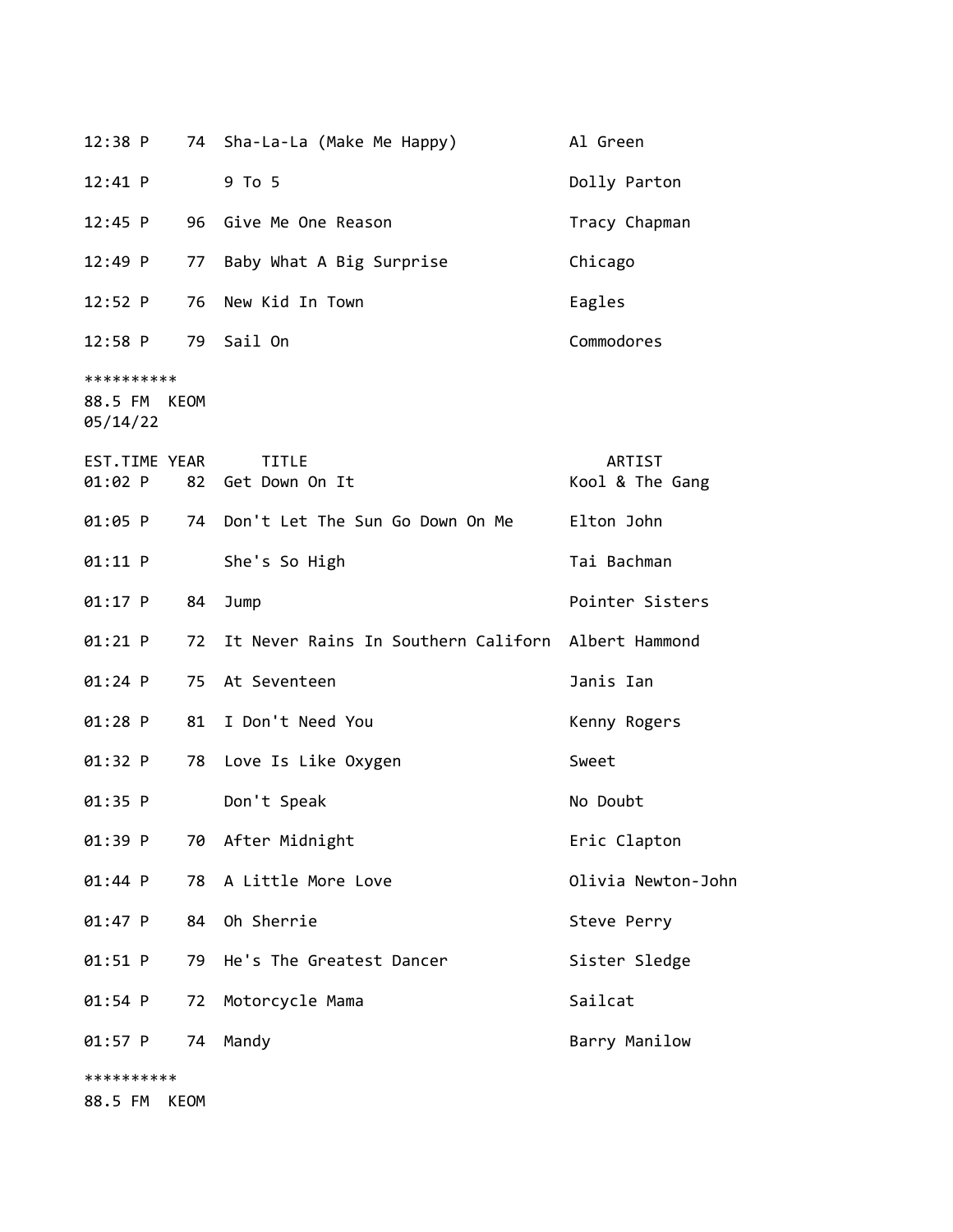05/14/22

| EST.TIME YEAR<br>02:01 P    | <b>TITLE</b><br>73 My Maria                       | ARTIST<br>B.W. Stevenson |
|-----------------------------|---------------------------------------------------|--------------------------|
| 02:03 P<br>70               | Signed, Sealed, Delivered I'm Yours Stevie Wonder |                          |
| 02:06 P                     | Goonies R Good Enough                             | Cyndi Lauper             |
| 02:09 P<br>73               | So Very Hard To Go                                | Tower Of Power           |
| 02:14 P<br>74               | You Make Me Feel Brand New                        | Stylistics               |
| 02:19 P<br>74               | Longfellow Serenade                               | Neil Diamond             |
| 02:23 P                     | Kids In America                                   | Kim Wilde                |
| $02:26$ P                   | Two Princes                                       | Spin Doctors             |
| 02:30 P<br>77               | Emotion                                           | Samantha Sang            |
| 02:34 P<br>74               | I'm Leaving It All Up To You                      | Donny & Marie Osmond     |
| 02:37 P<br>89               | Right Here Waiting                                | Richard Marx             |
| 02:41 P<br>75               | Mexico                                            | James Taylor             |
| $02:45$ P                   | I Will Be Here For You                            | Michael W. Smith         |
| $02:49$ P                   | 74 Please Come To Boston                          | Dave Loggins             |
| 02:53 P<br>75               | Calypso                                           | John Denver              |
| $02:58$ P<br>75             | Some Kind Of Wonderful                            | Grand Funk Railroad      |
| **********                  |                                                   |                          |
| 88.5 FM<br>KEOM<br>05/14/22 |                                                   |                          |
| EST.TIME YEAR<br>03:01 P    | <b>TITLE</b><br>Inner City Blues                  | ARTIST<br>Marvin Gaye    |
| 03:04 P<br>77               | You Make Me Feel Like Dancing                     | Leo Sayer                |
| 03:07 P                     | <b>Breakdance</b>                                 | Irene Cara               |
| 03:10 P                     | It's No Crime                                     | Babyface                 |
| 03:15 P                     | Kind & Generous                                   | Natalie Merchant         |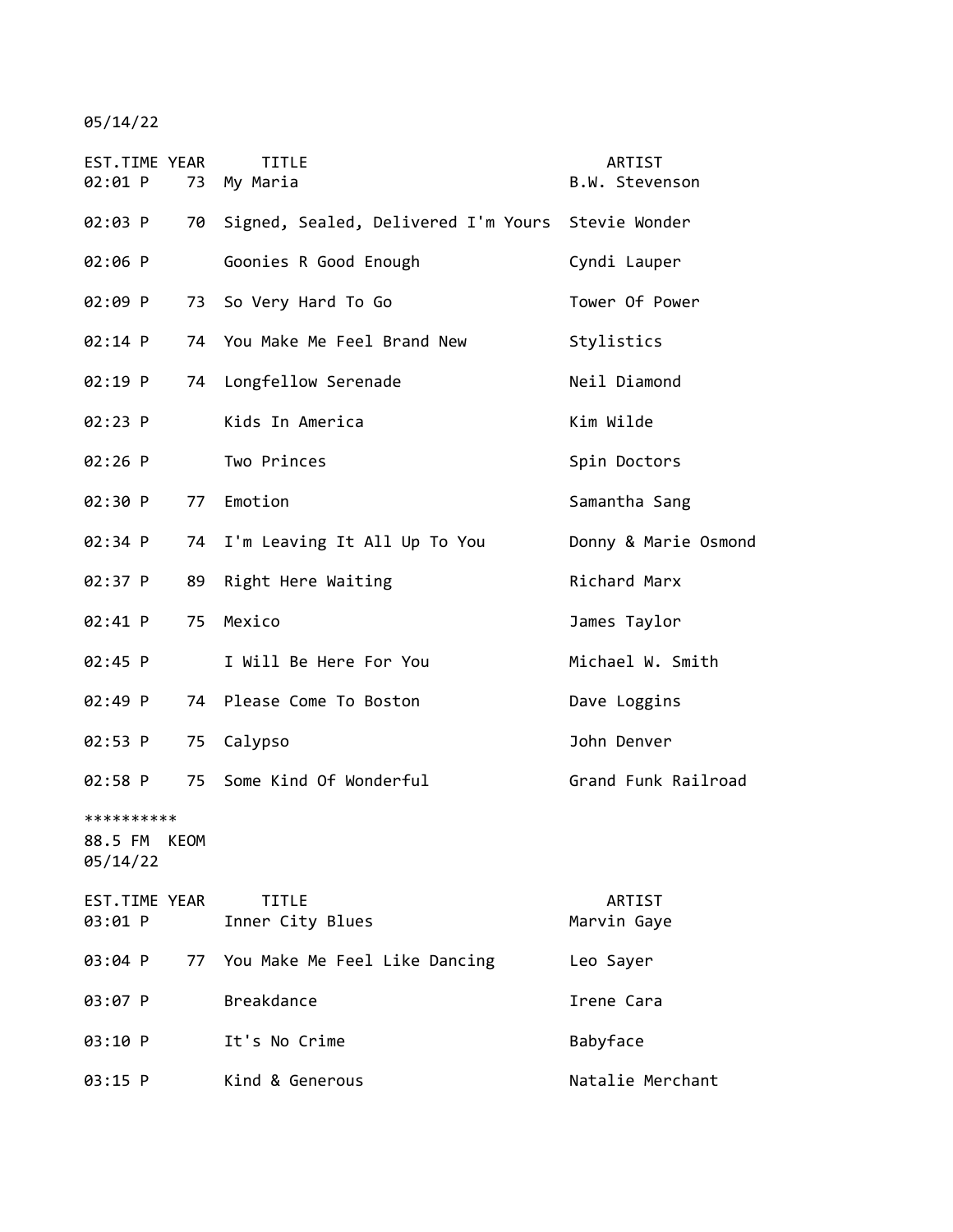| 03:19 P                           |      | 71 Me And You And A Dog Named Boo                                     | Lobo                  |
|-----------------------------------|------|-----------------------------------------------------------------------|-----------------------|
| 03:22 P                           |      | My Kind Of Lady                                                       | Supertramp            |
| $03:26$ P                         | 79   | Just When I Needed You Most                                           | Randy Vanwarmer       |
| 03:30 P                           |      | 72 Lean On Me                                                         | Bill Withers          |
| 03:34 P                           | 91   | Rhythm Of My Heart                                                    | Rod Stewart           |
| 03:38 P                           |      | 86 When I Think Of You                                                | Janet Jackson         |
| 03:42 P                           |      | 71 Oye Como Va                                                        | Santana               |
| 03:50 P                           |      | To Be With You                                                        | Mr. Big               |
| 03:53 P                           | 78   | September                                                             | Earth, Wind & Fire    |
| 03:58 P                           |      | Roam                                                                  | $B-52s$               |
| **********<br>88.5 FM<br>05/14/22 | KEOM |                                                                       |                       |
| EST.TIME YEAR<br>04:02 P          | 70   | <b>TITLE</b><br>Love Grows (Where My Rosemary Goes) Edison Lighthouse | ARTIST                |
| 04:05 P                           |      | 70 Give Me Just A Little More Time                                    | Chairmen Of The Board |
|                                   |      |                                                                       |                       |
| 04:08 P                           |      | Promises, Promises                                                    | Naked Eyes            |
| 04:11 P                           | 80   | One In A Million You                                                  | Larry Graham          |
| 04:18 P                           | 87   | Alone                                                                 | Heart                 |
| 04:22 P                           | 94   | Baby I Love Your Way                                                  | Big Mountain          |
| 04:26 P                           | 71   | How Can You Mend A Broken Heart                                       | Bee Gees              |
| 04:32 P                           | 74   | Boogie Down                                                           | Eddie Kendricks       |
| 04:36 P                           | 77   | Dance, Dance, Dance (Yowsah, Yowsah                                   | Chic                  |
| 04:39 P                           | 82   | Do You Really Want To Hurt Me                                         | Culture Club          |
| 04:42 P                           | 82   | Take It Easy On Me                                                    | Little River Band     |
| 04:47 P                           | 93   | Can't Help Falling In Love                                            | <b>UB40</b>           |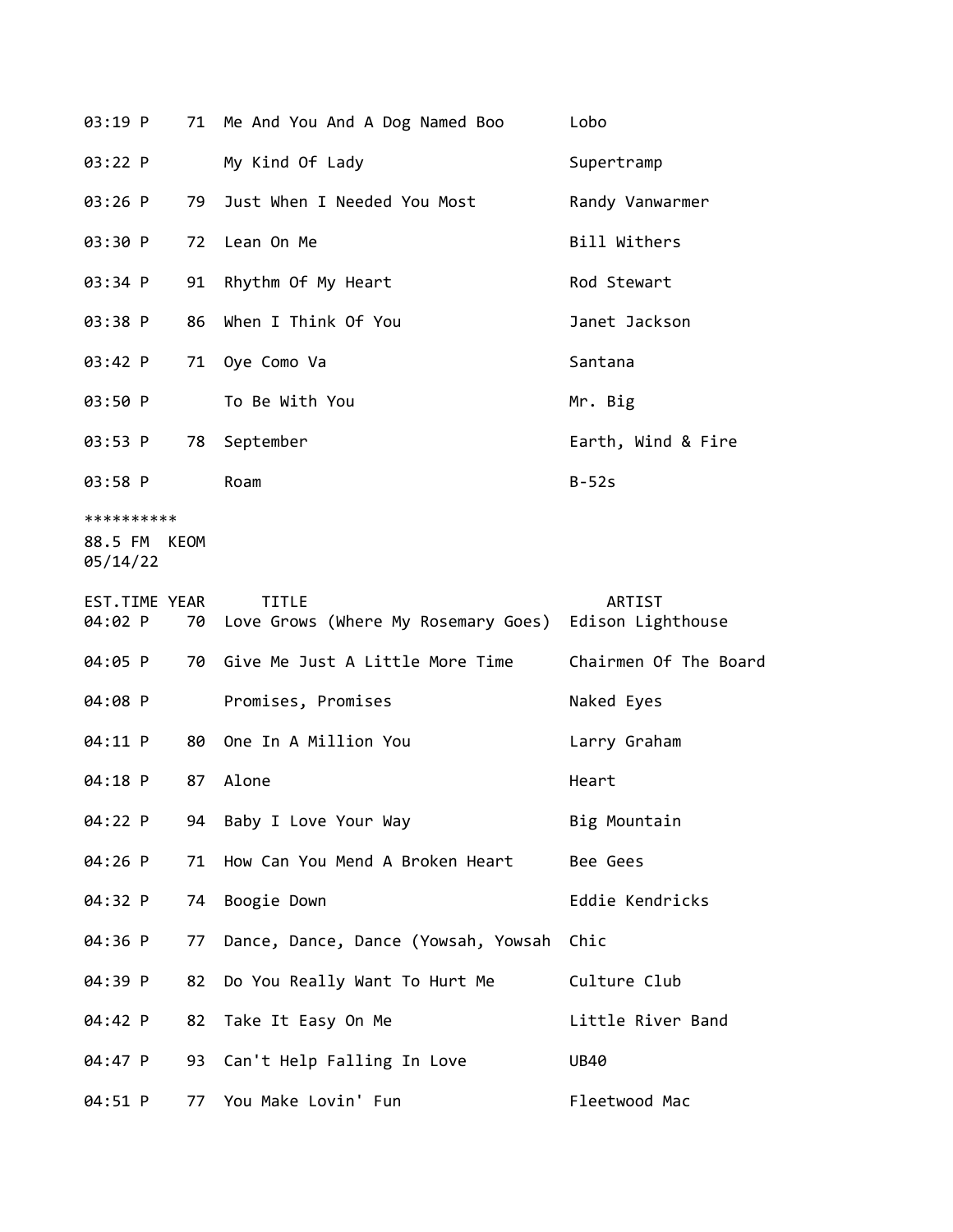| 04:54 P                                |             | 75 Fire                       | Ohio Players                       |
|----------------------------------------|-------------|-------------------------------|------------------------------------|
| 04:59 P                                | 75          | My Eyes Adored You            | Frankie Valli                      |
| **********<br>88.5 FM KEOM<br>05/14/22 |             |                               |                                    |
| EST.TIME YEAR<br>05:02 P               |             | <b>TITLE</b><br>75 Evil Woman | ARTIST<br>Electric Light Orchestra |
| 05:05 P                                |             | 78 Fire                       | Pointer Sisters                    |
| 05:08 P                                |             | 85 Summer Of '69              | Bryan Adams                        |
| 05:11 P                                |             | 78 Lights                     | Journey                            |
| 05:17 P                                |             | 76 Don't Leave Me This Way    | Thelma Houston                     |
| 05:21 P                                |             | 73 Feelin' Stronger Every Day | Chicago                            |
| 05:25 P                                | 85          | New Attitude                  | Patti Labelle                      |
| 05:29 P                                |             | 78 Can't Smile Without You    | Barry Manilow                      |
| 05:32 P                                |             | 72 I'm Stone In Love With You | Stylistics                         |
| 05:36 P                                | 80          | Biggest Part Of Me            | Ambrosia                           |
| 05:41 P                                | 75          | Daisy Jane                    | America                            |
| $05:45$ P                              | 99          | <b>Breathe</b>                | Faith Hill                         |
| 05:49 P                                | 78          | Lay Down Sally                | Eric Clapton                       |
| 05:53 P                                | 73          | Sing                          | Carpenters                         |
| 05:56 P                                | 79          | Gold                          | John Stewart                       |
| **********<br>88.5 FM<br>05/14/22      | <b>KEOM</b> |                               |                                    |
| EST.TIME YEAR<br>06:01 P               | 72          | <b>TITLE</b><br>Superstition  | ARTIST<br>Stevie Wonder            |
| 06:05 P                                | 83          | Human Nature                  | Michael Jackson                    |
| 06:10 P                                | 74          | Annie's Song                  | John Denver                        |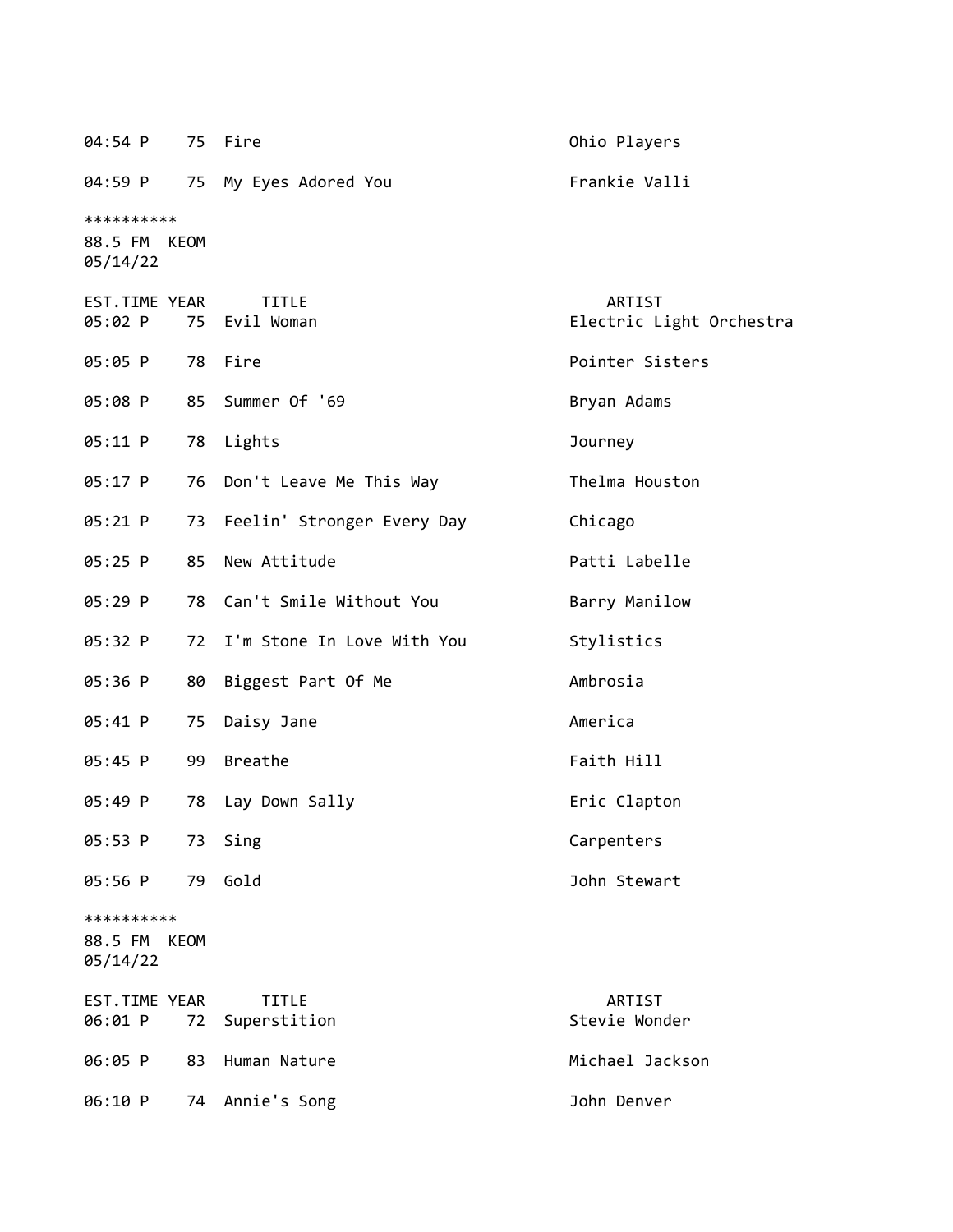| 06:12 P                                |    | Dreams                                                  | Gabrielle                     |
|----------------------------------------|----|---------------------------------------------------------|-------------------------------|
| 06:17 P                                |    | You Got It (The Right Stuff)                            | New Kids On The Block         |
| $06:21$ P                              |    | 79 Love Is The Answer                                   | England Dan & John Ford Coley |
| 06:26 P                                |    | 78 Hopelessly Devoted To You                            | Olivia Newton-John            |
| 06:29 P                                | 81 | Morning Train (9 To 5)                                  | Sheena Easton                 |
| 06:32 P                                |    | 72 Down By The Lazy River                               | Osmonds                       |
| 06:35 P                                |    | Stay (I Missed You)                                     | Lisa Loeb & Nine Stories      |
| 06:37 P                                |    | Bad Case Of Loving You (Doctor, Doc                     | Robert Palmer                 |
| 06:43 P                                | 71 | Maggie May                                              | Rod Stewart                   |
| 06:48 P                                | 82 | Somebody's Baby                                         | Jackson Browne                |
| 06:51 P                                |    | 71 That's The Way I've Always Heard It Carly Simon      |                               |
| 06:56 P                                |    | 75 Sad Sweet Dreamer                                    | Sweet Sensation               |
| **********<br>88.5 FM KEOM<br>05/14/22 |    |                                                         |                               |
| EST.TIME YEAR<br>07:00 P               | 73 | <b>TITLE</b><br>The Most Beautiful Girl                 | ARTIST<br>Charlie Rich        |
| $07:02$ P<br>Osborne                   |    | Love Power                                              | Dionne Warwick & Jeffrery     |
| 07:07 P                                |    | 72 Crocodile Rock                                       | Elton John                    |
| 07:11 P                                | 92 | I Will Remember You                                     | Amy Grant                     |
| 07:17 P                                | 84 | What's Love Got To Do With It                           | Tina Turner                   |
| 07:20 P                                |    | Steppin' Out (Gonna Boogie Tonight) Tony Orlando & Dawn |                               |
| 07:23 P                                | 77 | Blue Bayou                                              | Linda Ronstadt                |
| 07:27 P                                |    | Nick Of Time                                            | Bonnie Raitt                  |
| 07:31 P                                | 82 | Maneater                                                | Hall & Oates                  |
| 07:35 P                                |    | 75 Sky High                                             | Jigsaw                        |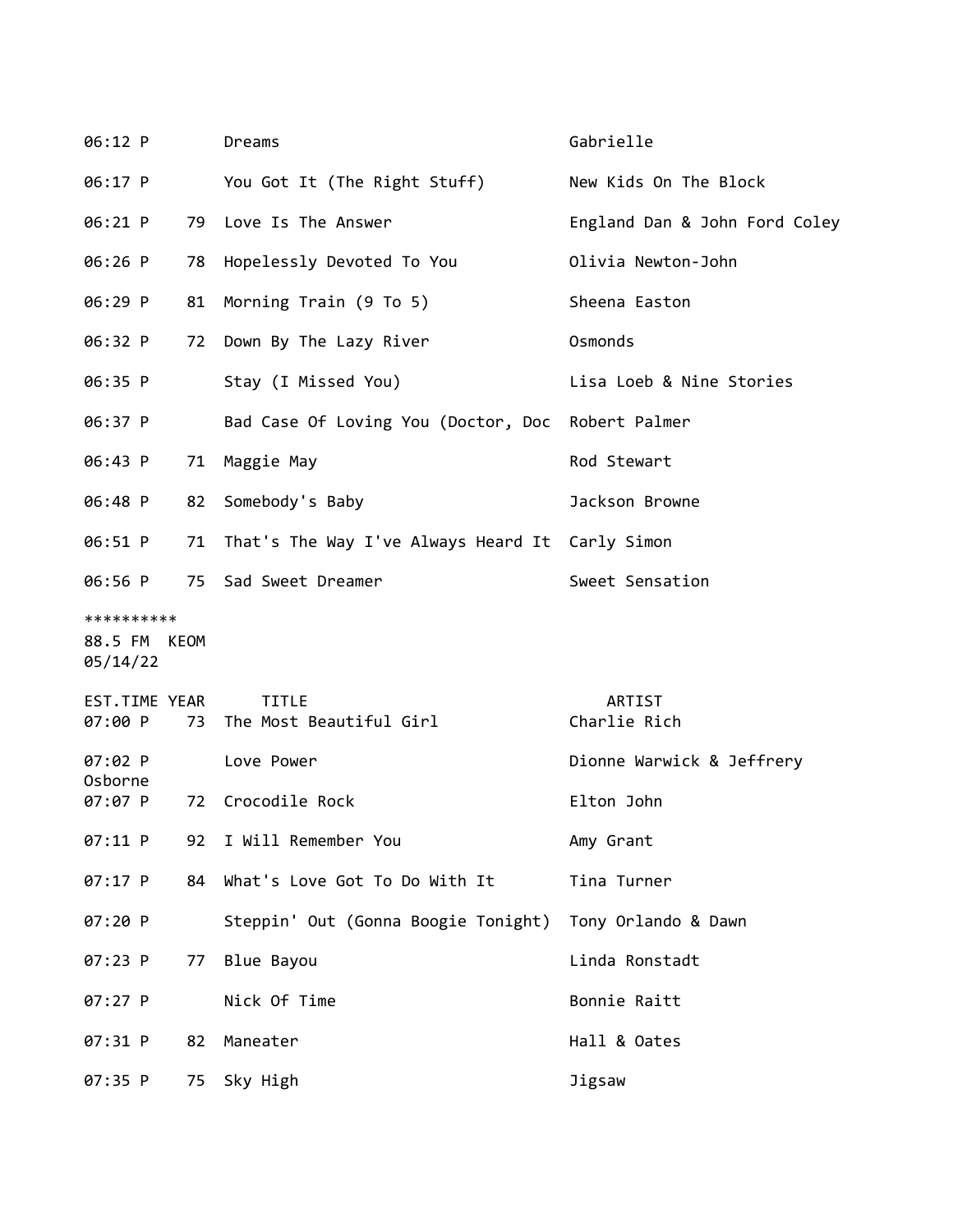| 07:37 P                                | Breathe Again                                        | Toni Braxton           |
|----------------------------------------|------------------------------------------------------|------------------------|
| 07:42 P                                | Living In The Past                                   | Jethro Tull            |
| $07:46$ P                              | 75 Fly, Robin Fly                                    | Silver Convention      |
| 80<br>$07:49$ P                        | Desire                                               | Andy Gibb              |
| $07:54$ P                              | 77 (Every Time I Turn Around) Back In L.T.D.         |                        |
| 07:58 P                                | 70 Fire And Rain                                     | James Taylor           |
| **********<br>88.5 FM KEOM<br>05/14/22 |                                                      |                        |
| EST.TIME YEAR<br>08:01 P               | <b>TITLE</b><br>79 You're Only Lonely                | ARTIST<br>J.D. Souther |
| 08:05 P                                | 72 (If Loving You Is Wrong) I Don't Wa Luther Ingram |                        |
| 08:08 P<br>89                          | End Of The Innocence                                 | Don Henley             |
| 08:15 P<br>71                          | Without You                                          | Nilsson                |
| 08:18 P<br>79                          | Cool Change                                          | Little River Band      |
| 08:22 P                                | He Can't Love You                                    | Michael Stanley Band   |
| 08:25 P                                | Where Do You Go                                      | No Mercy               |
| 08:29 P                                | Spanish Harlem                                       | Aretha Franklin        |
| 08:33 P                                | Never My Love                                        | <b>Blue Swede</b>      |
| 08:35 P<br>85                          | Sussudio                                             | Phil Collins           |
| 08:39 P                                | Don't Let Me Be Misunderstood                        | Santa Esmeralda        |
| 08:45 P                                | Wonder                                               | Natalie Merchant       |
| 08:49 P<br>77                          | Strawberry Letter #23                                | Brothers Johnson       |
| 08:53 P<br>75                          | I Write The Songs                                    | Barry Manilow          |
| 08:56 P<br>79                          | You Can't Change That                                | Raydio                 |
| **********                             |                                                      |                        |
| 88.5 FM<br>KEOM<br>05/14/22            |                                                      |                        |
|                                        |                                                      |                        |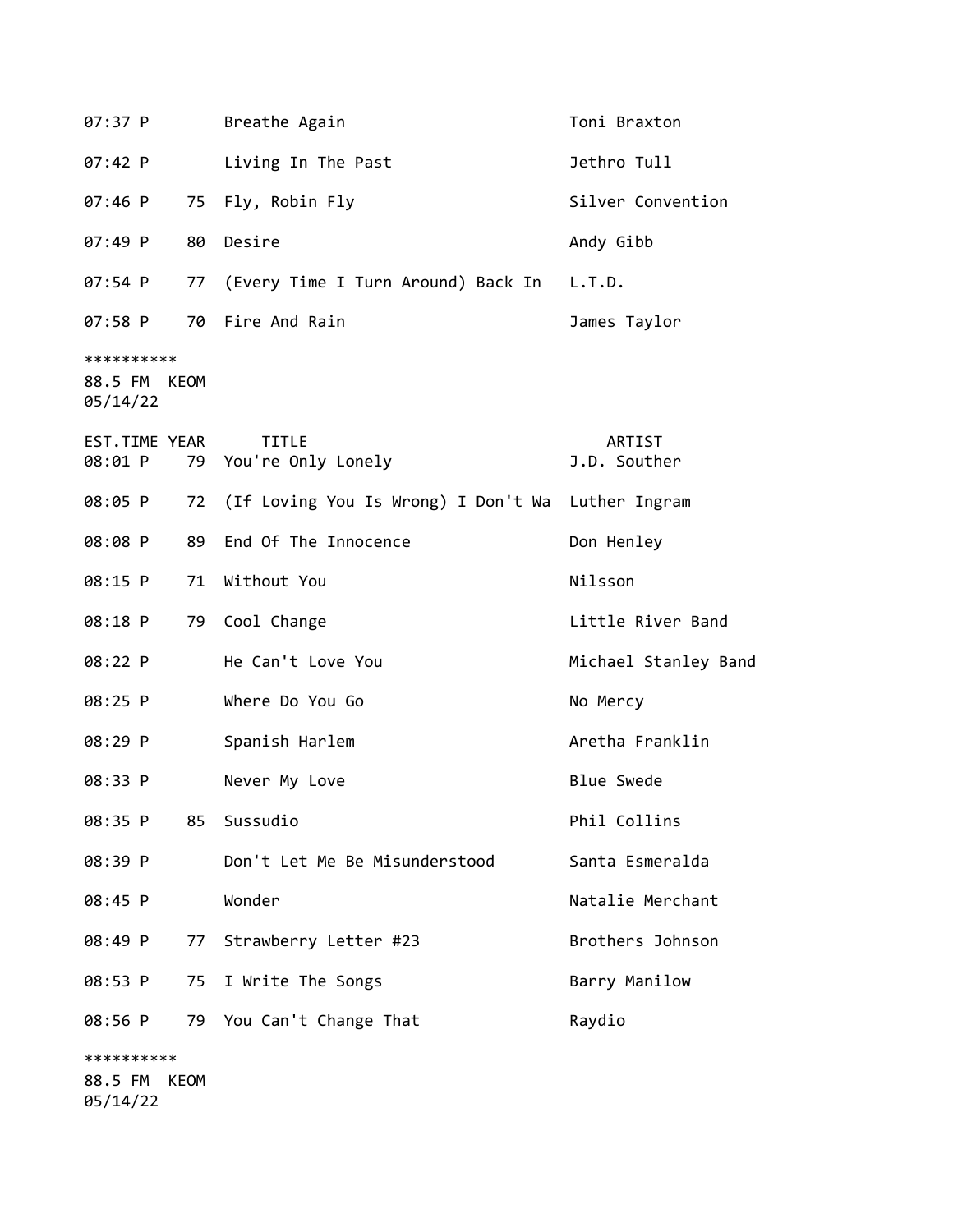| EST.TIME YEAR<br>09:01 P               | 73 | <b>TITLE</b><br>Ramblin' Man          | ARTIST<br>Allman Brothers       |
|----------------------------------------|----|---------------------------------------|---------------------------------|
| 09:05 P                                | 73 | Hello It's Me                         | Todd Rundgren                   |
| 09:09 P                                |    | 78 You Don't Bring Me Flowers         | Barbra Streisand & Neil Diamond |
| 09:12 P                                | 83 | Faithfully                            | Journey                         |
| 09:18 P                                | 94 | I'll Remember                         | Madonna                         |
| 09:22 P                                |    | 78 Magnet And Steel                   | Walter Egan                     |
| 09:25 P                                |    | No Easy Way Out                       | Robert Tepper                   |
| 09:31 P                                |    | Jackie Blue                           | Ozark Mountain Daredevils       |
| 09:34 P                                |    | Angel                                 | Sarah McLachlan                 |
| 09:39 P                                |    | 83 Every Breath You Take              | Police                          |
| 09:44 P                                | 90 | Don't Wanna Fall In Love              | Jane Child                      |
| 09:48 P                                |    | On And On                             | Gladys Knight & The Pips        |
| 09:51 P                                |    | 73 Angie                              | Rolling Stones                  |
| 09:56 P                                | 72 | Sitting                               | Cat Stevens                     |
| **********<br>88.5 FM KEOM<br>05/14/22 |    |                                       |                                 |
| EST.TIME YEAR                          |    | <b>TITLE</b><br>10:00 P 73 Love Train | ARTIST<br>0'Jays                |
| 10:03 P                                | 72 | Doctor My Eyes                        | Jackson Browne                  |
| 10:06 P                                |    | 73 Midnight Train To Georgia          | Gladys Knight & The Pips        |
| $10:11$ P                              | 89 | With Every Beat Of My Heart           | Taylor Dayne                    |
| $10:16$ P                              | 72 | Heart Of Gold                         | Neil Young                      |
| $10:19$ P                              | 75 | Cut The Cake                          | Average White Band              |
| 10:23 P                                | 84 | Back Where You Belong                 | .38 Special                     |
| 10:27 P                                |    | Piece Of My Heart                     | Tara Kemp                       |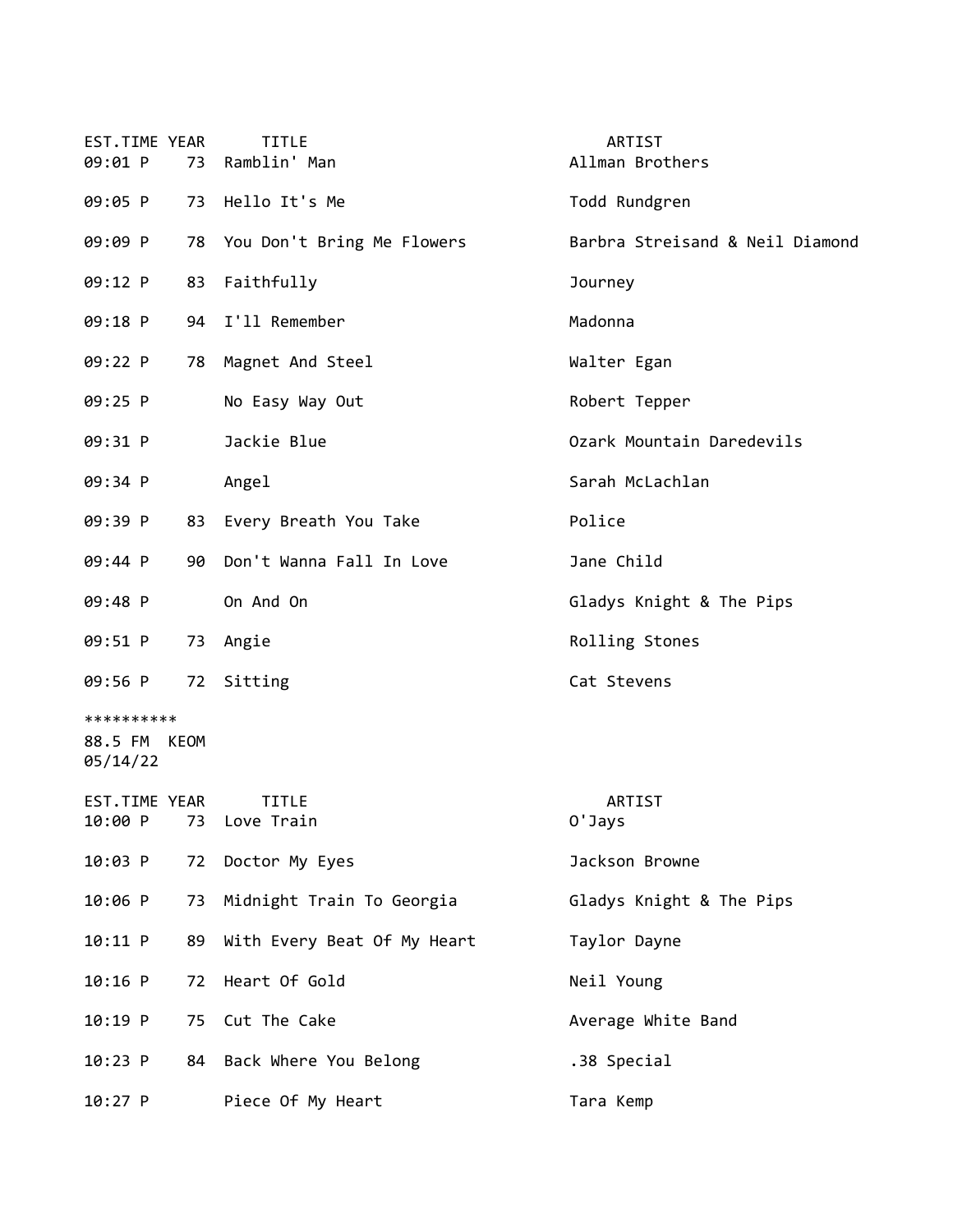| 10:30 P                  |    | 76 Play That Funky Music               | Wild Cherry                  |
|--------------------------|----|----------------------------------------|------------------------------|
| 10:33 P                  |    | 70 All Right Now                       | Free                         |
| $10:37$ P                |    | 89 On Our Own                          | Bobby Brown                  |
| 10:42 P                  |    | 76 You're My Best Friend               | Queen                        |
| $10:46$ P                |    | You're Still The One                   | Shania Twain                 |
| 10:49 P                  |    | 75 Walking In Rhythm                   | Blackbyrds                   |
| $10:52$ P                |    | 79 Dim All The Lights                  | Donna Summer                 |
| $10:56$ P                |    | 77 Swayin' To The Music (Slow Dancin') | Johnny Rivers                |
| **********               |    |                                        |                              |
| 88.5 FM KEOM<br>05/14/22 |    |                                        |                              |
| EST.TIME YEAR            |    | <b>TITLE</b>                           | ARTIST                       |
| 11:01 P                  | 77 | Baby Come Back                         | Player                       |
| $11:04$ P                |    | 71 Have You Ever Seen The Rain         | Creedence Clearwater Revival |
| $11:07$ P                | 77 | Sometimes When We Touch                | Dan Hill                     |
| 11:10 P                  | 83 | Stand Back                             | Stevie Nicks                 |
| $11:17$ P                | 76 | Lonely Night (Angel Face)              | Captain & Tennille           |
| 11:20 P                  | 70 | Make Me Smile                          | Chicago                      |
| $11:23$ P                |    | Leave A Light On                       | Belinda Carlisle             |
| 11:27 P                  |    | Waiting For Tonight                    | Jennifer Lopez               |
| 11:31 P                  | 74 | When Will I See You Again              | Three Degrees                |
| $11:34$ P                | 71 | Sooner Or Later                        | Grassroots                   |
| $11:37$ P                | 87 | The Lady In Red                        | Chris DeBurgh                |
| 11:41 P                  |    | Don't Want To Live Without It          | Pablo Cruise                 |
| $11:45$ P                |    | Believe                                | Elton John                   |
| $11:49$ P                | 79 | The Second Time Around                 | Shalamar                     |